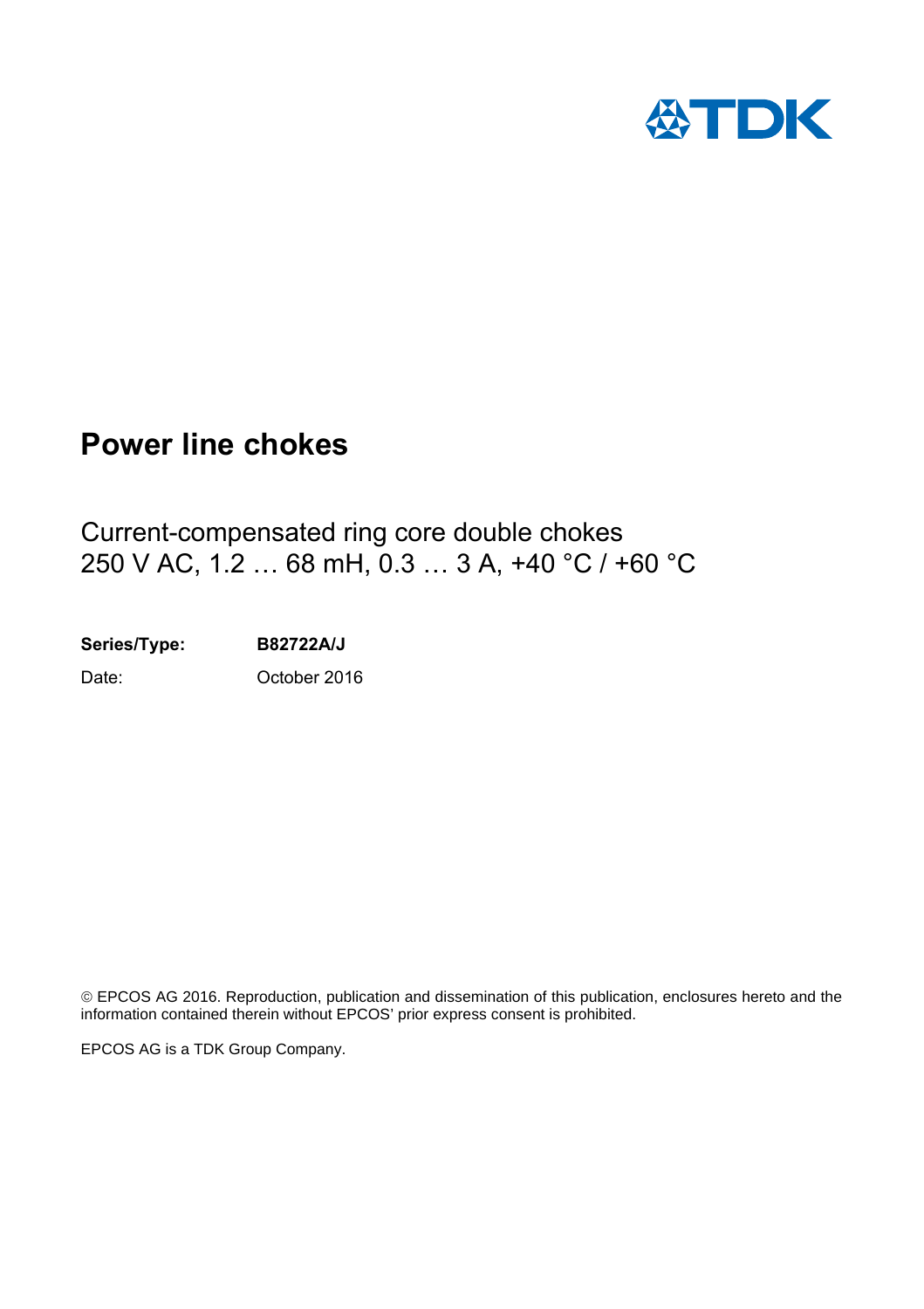## *Power line chokes B82722A/J*

*Current-compensated ring core double chokes*

*Rated voltage 250 V AC Rated inductance 1.2 ... 68 mH Rated current 0.3 ... 3 A / +40 °C, +60 °C*

### **Construction**

- Current-compensated ring core double choke
- Ferrite core wih epoxy coating (UL 94 V-0)
- Plastic case with in-molded pins (UL 94 V-0)<sup>1)</sup>
- Potting (UL 94 V-0)
- Sector winding

#### **Features**

- High resonance frequency due to special winding technique
- Approx. 1% stray inductance for symmetrical interference suppression
- Suitable for wave soldering
- Design complies with EN 60938-2 (VDE 0565-2) and UL 1283
- UL<sup>2)</sup> and/or ENEC (VDE) approvals  $\mathbb{R}$   $\mathbb{R}$   $\triangle$
- RoHS-compatible

#### **Applications**

- Suppression of common-mode interferences
- Switch-mode power applications
- Electronic ballasts in lamps
- Power inverters

### **Terminals**

- Base material CuNi18Zn20
- Laver composition Ni, Sn
- Hot-dipped
- $\blacksquare$  Pins 0.7  $\times$  0.7 (mm)
- Lead spacing  $10 \times 12.5$  (mm) or  $20 \times 12.5$  (mm)

### **Marking**

■ Product brand, approval signs and VDE standard number, ordering code, graphic symbol, rated current, rated voltage, rated inductance, date of manufacture (YYWWD.internal ID code)

#### **Delivery mode**

■ Blister tray in cardboard box

|  | 1) Additionally certified values:                                |           |
|--|------------------------------------------------------------------|-----------|
|  | Glow wire flammability index (GWFI to IEC 60695-2-12):           | $+850 °C$ |
|  | Glow wire ignition temperature (GWIT to IEC 60695-2-13): +775 °C |           |
|  | Comparative tracking index (CTI to IEC 60112):                   | 175 V     |
|  | Ball pressure test (BP to IEC 60695-10-2):                       | $+125$ °C |
|  |                                                                  |           |

2) UL approval with 300 V AC

Please read *Cautions and warnings* and *Important notes* at the end of this document.

*2* 10/16



B82722A



B82722J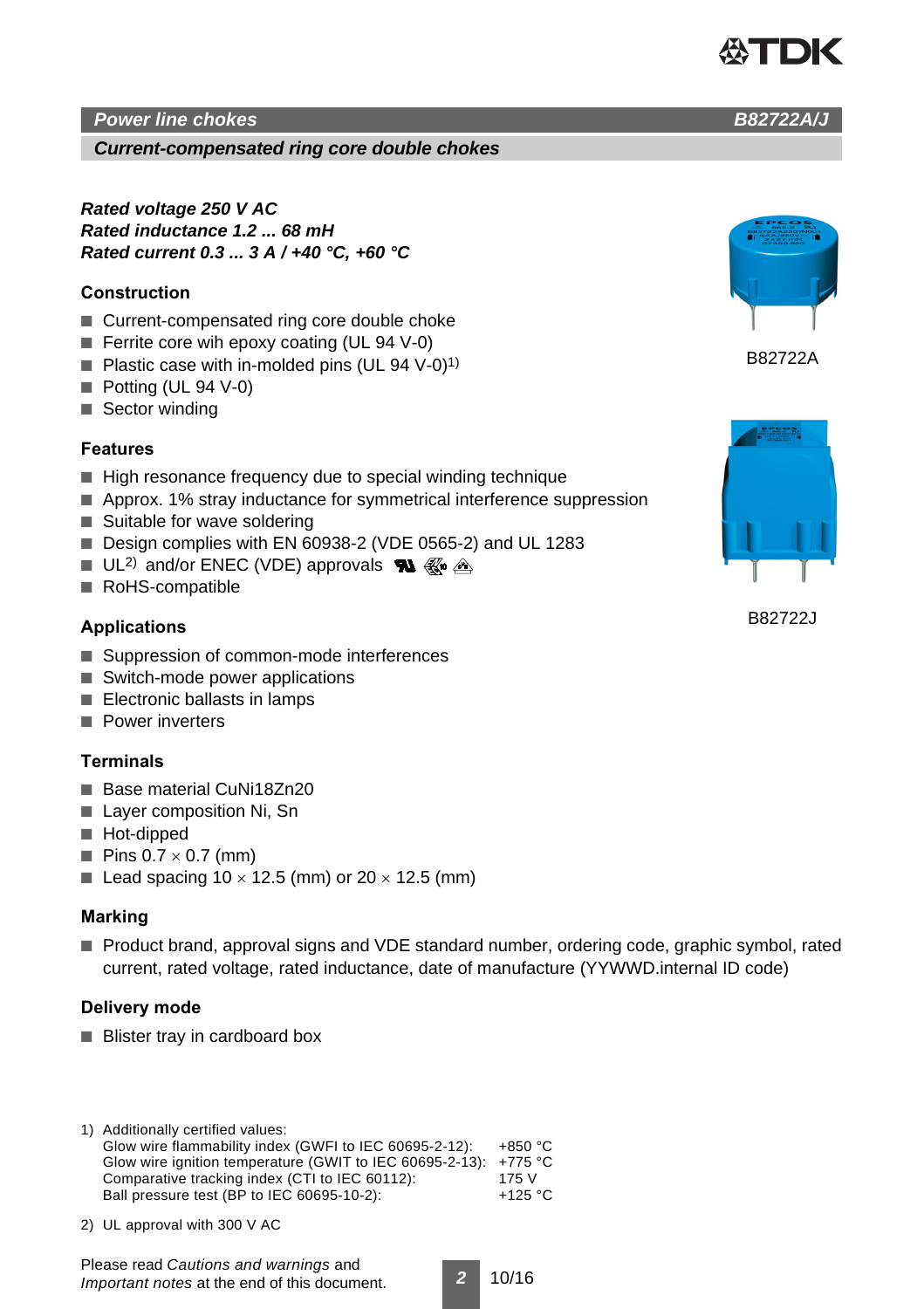# **公TDK**

# *Power line chokes B82722A/J*

### *Current-compensated ring core double chokes*

### **Dimensional drawings and pin configurations**

Horizontal version (B82722A)



Part tolerances to ISO 2768-cL / ISO 8015. Size ISO 14405 (E) Ð. All dimensions in mm

**IND1276-L-E** 



Part tolerances to ISO 2768-cL / ISO 8015. Size ISO 14405 (E)<br>All dimensions in mm (A)

**IND1276-L-E**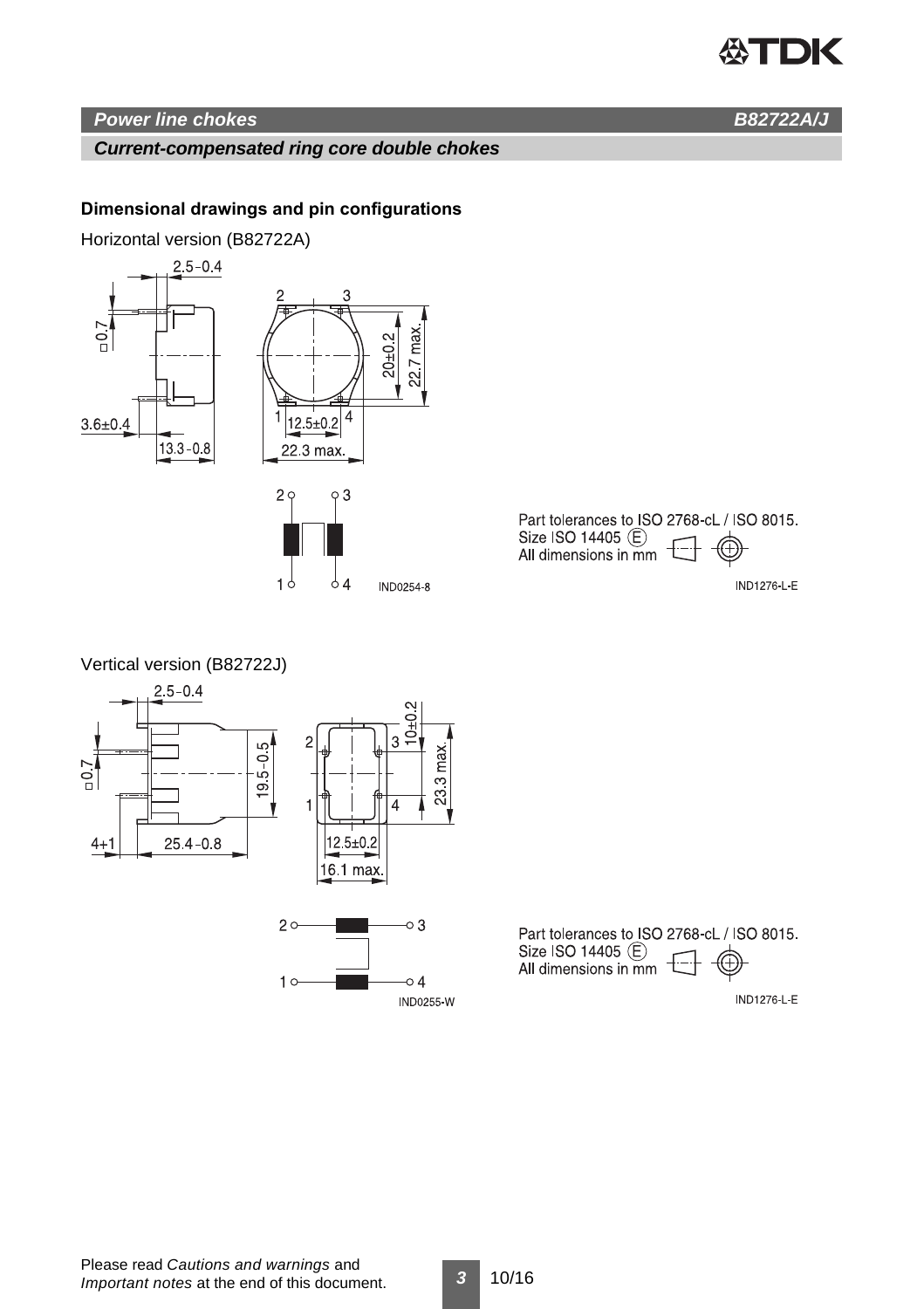

# **Power line chokes B82722A/J**

# *Current-compensated ring core double chokes*

# **Technical data and measuring conditions**

| 250 V AC (50/60 Hz)                                                                                                           |  |  |  |
|-------------------------------------------------------------------------------------------------------------------------------|--|--|--|
| 1500 V AC, $2 s$ (line/line)                                                                                                  |  |  |  |
| +40 °C or +60 °C                                                                                                              |  |  |  |
| Referred to 50 Hz and rated temperature                                                                                       |  |  |  |
| Measured with Agilent 4284A at 10 kHz, 0.1 mA, +20 °C<br>Inductance is specified per winding.                                 |  |  |  |
| $\pm 30\%$ at +20 °C                                                                                                          |  |  |  |
| < 10% at DC magnetic bias with $I_R$ , +20 °C                                                                                 |  |  |  |
| Measured with Agilent 4284A at 10 kHz, 5 mA, +20 °C,<br>typical values                                                        |  |  |  |
| Measured at +20 °C, typical values, specified per<br>winding                                                                  |  |  |  |
| Sn96.5Ag3.0Cu0.5: +(245 $\pm$ 3) °C, (3 $\pm$ 0.3) s<br>Wetting of soldering area $\geq 95\%$<br>(to IEC 60068-2-20, test Ta) |  |  |  |
| +(260 ±5) °C, (10 ±1) s<br>(to IEC 60068-2-20, test Tb)                                                                       |  |  |  |
| 40/125/56 (to IEC 60068-1)                                                                                                    |  |  |  |
| –25 °C … +40 °C, ≤ 75% RH                                                                                                     |  |  |  |
| Approx. 10 g                                                                                                                  |  |  |  |
| IEC/EN 60938-2, UL 1283 (E70122)                                                                                              |  |  |  |
|                                                                                                                               |  |  |  |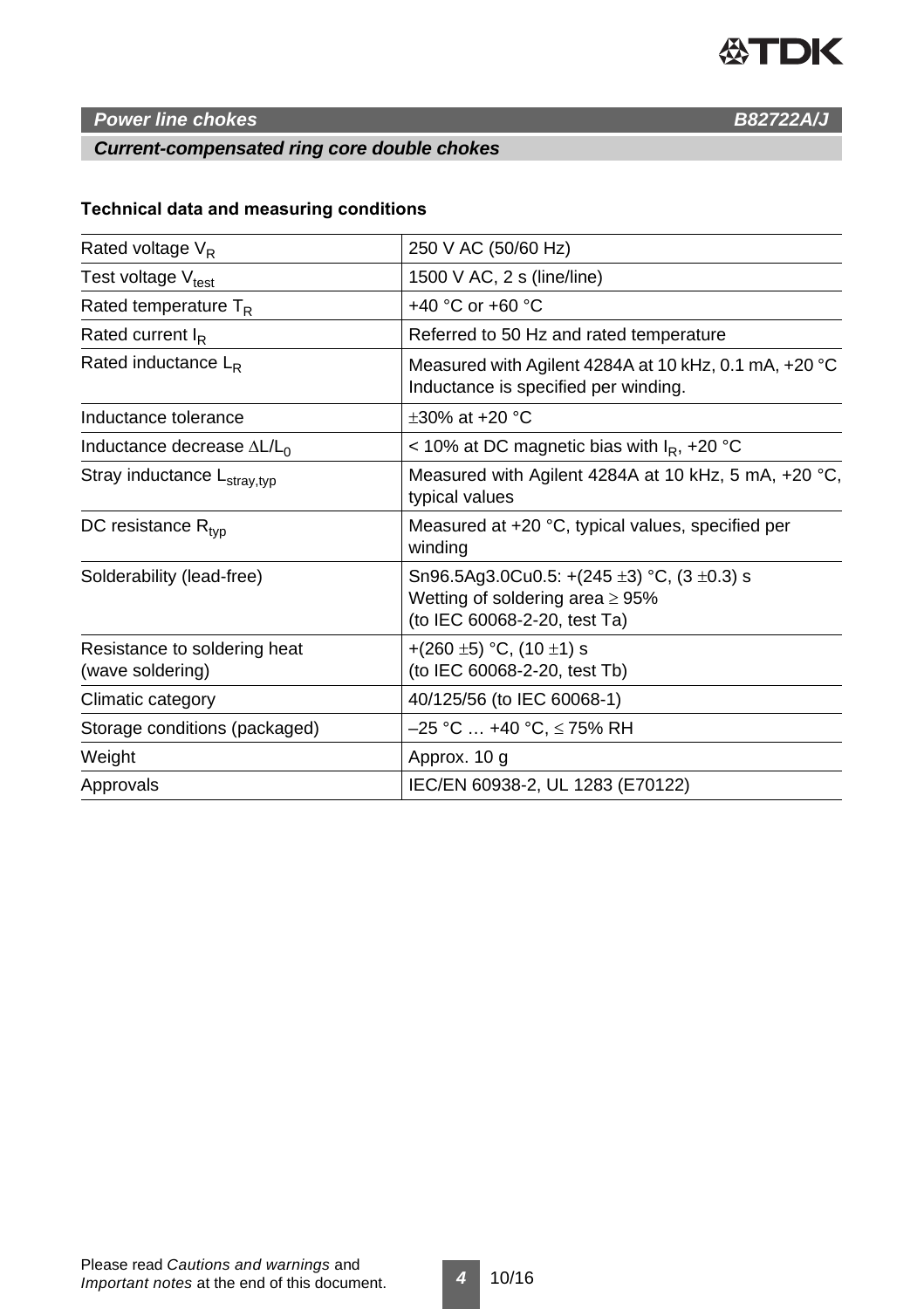# **公TDK**

# **Power line chokes B82722A/J**

# *Current-compensated ring core double chokes*

# **Characteristics and ordering codes**

| $I_R$ | $L_{R}$ | $L_{\text{stray,typ}}$ | $R_{typ}$ | T <sub>R</sub> | Ordering code      |                  | Approvals |          |
|-------|---------|------------------------|-----------|----------------|--------------------|------------------|-----------|----------|
| A     | mH      | μH                     | $m\Omega$ | °C             | Horizontal version | Vertical version | ≙         | Ы        |
| 0.3   | 68      | 800                    | 2500      | $+60$          | B82722A2301N002    | B82722J2301N002  | $\times$  | $\times$ |
| 0.3   | 47      | 700                    | 2500      | $+60$          | B82722A2301N001    | B82722J2301N001  | $\times$  | $\times$ |
| 0.5   | 56      | 600                    | 2000      | $+40$          | B82722A2501N020    | B82722J2501N020  | $\times$  | $\times$ |
| 0.5   | 47      | 550                    | 1500      | $+60$          | B82722A2501N022    | B82722J2501N022  | $\times$  | $\times$ |
| 0.5   | 39      | 400                    | 1120      | $+60$          | B82722A2501N021    | B82722J2501N021  | $\times$  | X        |
| 0.5   | 27      | 350                    | 1200      | $+60$          | B82722A2501N001    | B82722J2501N001  | $\times$  | $\times$ |
| 0.8   | 27      | 270                    | 600       | $+60$          | B82722A2801N020    | B82722J2801N020  | $\times$  | $\times$ |
| 1.0   | 15      | 170                    | 540       | $+60$          | B82722A2102N020    | B82722J2102N020  | $\times$  | $\times$ |
| 1.0   | 10      | 150                    | 480       | $+60$          | B82722A2102N001    | B82722J2102N001  | $\times$  | X        |
| 1.5   | 10      | 90                     | 240       | $+60$          | B82722A2152N020    | B82722J2152N020  | $\times$  | $\times$ |
| 1.3   | 6.8     | 90                     | 230       | $+60$          | B82722A2132N001    | B82722J2132N001  | $\times$  | $\times$ |
| 1.7   | 4.0     | 45                     | 175       | $+60$          | B82722A2172N001    | B82722J2172N001  | $\times$  | $\times$ |
| 2.0   | 4.2     | 45                     | 130       | $+40$          | B82722A2202N020    | B82722J2202N020  | $\times$  | $\times$ |
| 2.0   | 3.3     | 35                     | 133       | $+60$          | B82722A2202N002    | B82722J2202N002  | $\times$  | $\times$ |
| 2.0   | 2.2     | 30                     | 130       | $+60$          | B82722A2202N001    | B82722J2202N001  | $\times$  | $\times$ |
| 2.5   | 1.7     | 20                     | 80        | $+60$          | B82722A2252N001    | B82722J2252N001  | $\times$  | $\times$ |
| 3.0   | 1.2     | 17                     | 56        | $+60$          | B82722A2302N001    | B82722J2302N001  | $\times$  | $\times$ |

 $x =$  approval granted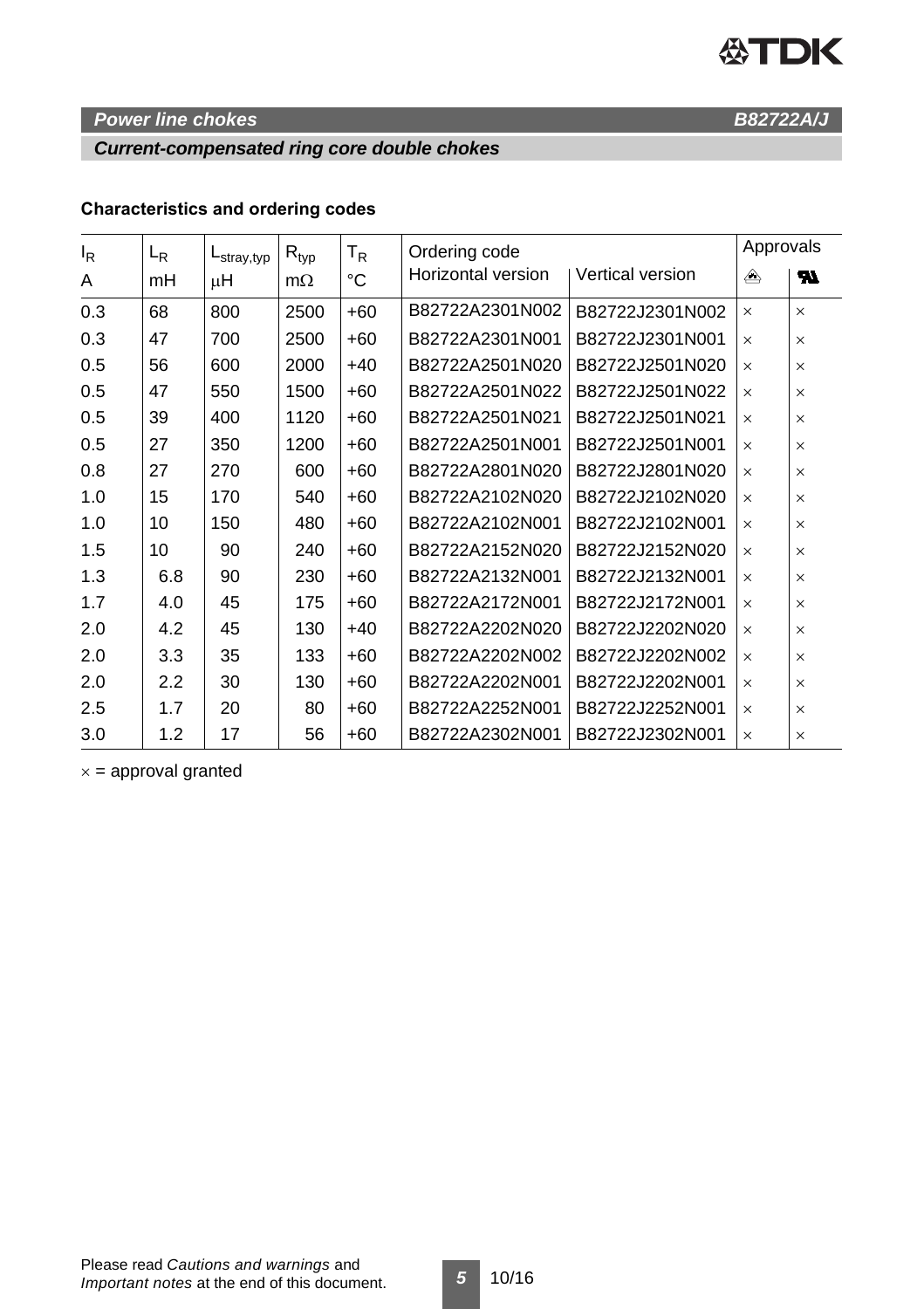

# *Power line chokes B82722A/J*

### *Current-compensated ring core double chokes*

### *Impedance |Z| versus frequency f*

measured with windings in parallel at +20 °C, typical values



# *Impedance |Z| versus frequency f*

measured with windings in parallel at +20 °C, typical values



### *Impedance |Z| versus frequency f*

measured with windings in parallel at +20 °C, typical values



*Current derating Iop/IR versus temperature TA*



Please read *Cautions and warnings* and *Important notes* at the end of this document.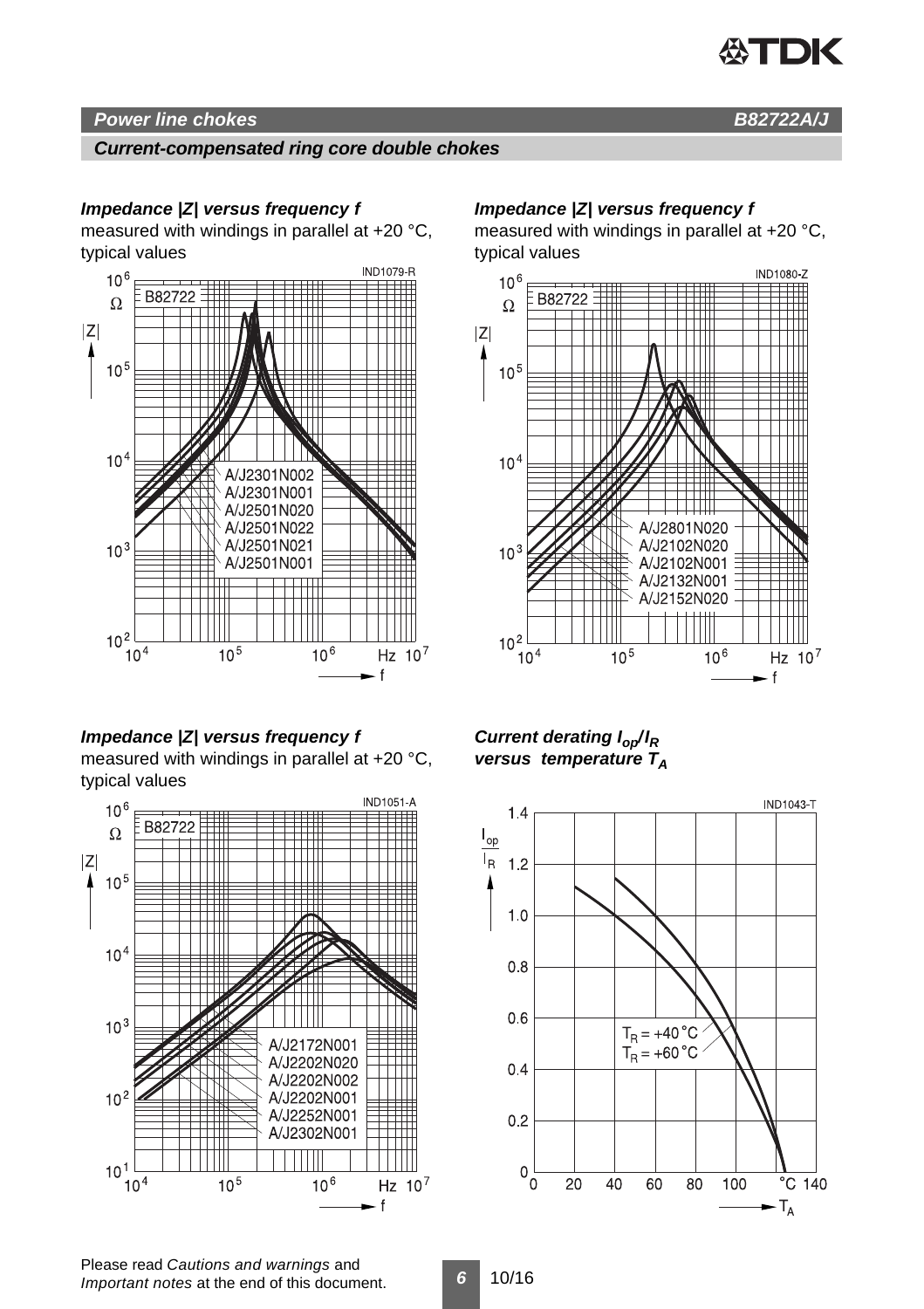

#### *Cautions and warnings*

- Please note the recommendations in our Inductors data book (latest edition) and in the data sheets.
	- Particular attention should be paid to the derating curves given there.
	- The soldering conditions should also be observed. Temperatures quoted in relation to wave soldering refer to the pin, not the housing.
- If the components are to be washed varnished it is necessary to check whether the washing varnish agent that is used has a negative effect on the wire insulation, any plastics that are used, or on glued joints. In particular, it is possible for washing varnish agent residues to have a negative effect in the long-term on wire insulation.

Washing processes may damage the product due to the possible static or cyclic mechanical loads (e.g. ultrasonic cleaning). They may cause cracks to develop on the product and its parts, which might lead to reduced reliability or lifetime.

- The following points must be observed if the components are potted in customer applications:
	- Many potting materials shrink as they harden. They therefore exert a pressure on the plastic housing or core. This pressure can have a deleterious effect on electrical properties, and in extreme cases can damage the core or plastic housing mechanically.
	- It is necessary to check whether the potting material used attacks or destroys the wire insulation, plastics or glue.
	- The effect of the potting material can change the high-frequency behaviour of the components.
- Ferrites are sensitive to direct impact. This can cause the core material to flake, or lead to breakage of the core.
- Even for customer-specific products, conclusive validation of the component in the circuit can only be carried out by the customer.

#### **Display of ordering codes for EPCOS products**

The ordering code for one and the same product can be represented differently in data sheets, data books, other publications and the website of EPCOS, or in order-related documents such as shipping notes, order confirmations and product labels. **The varying representations of the ordering codes are due to different processes employed and do not affect the specifications of the respective products**. Detailed information can be found on the Internet under www.epcos.com/orderingcodes.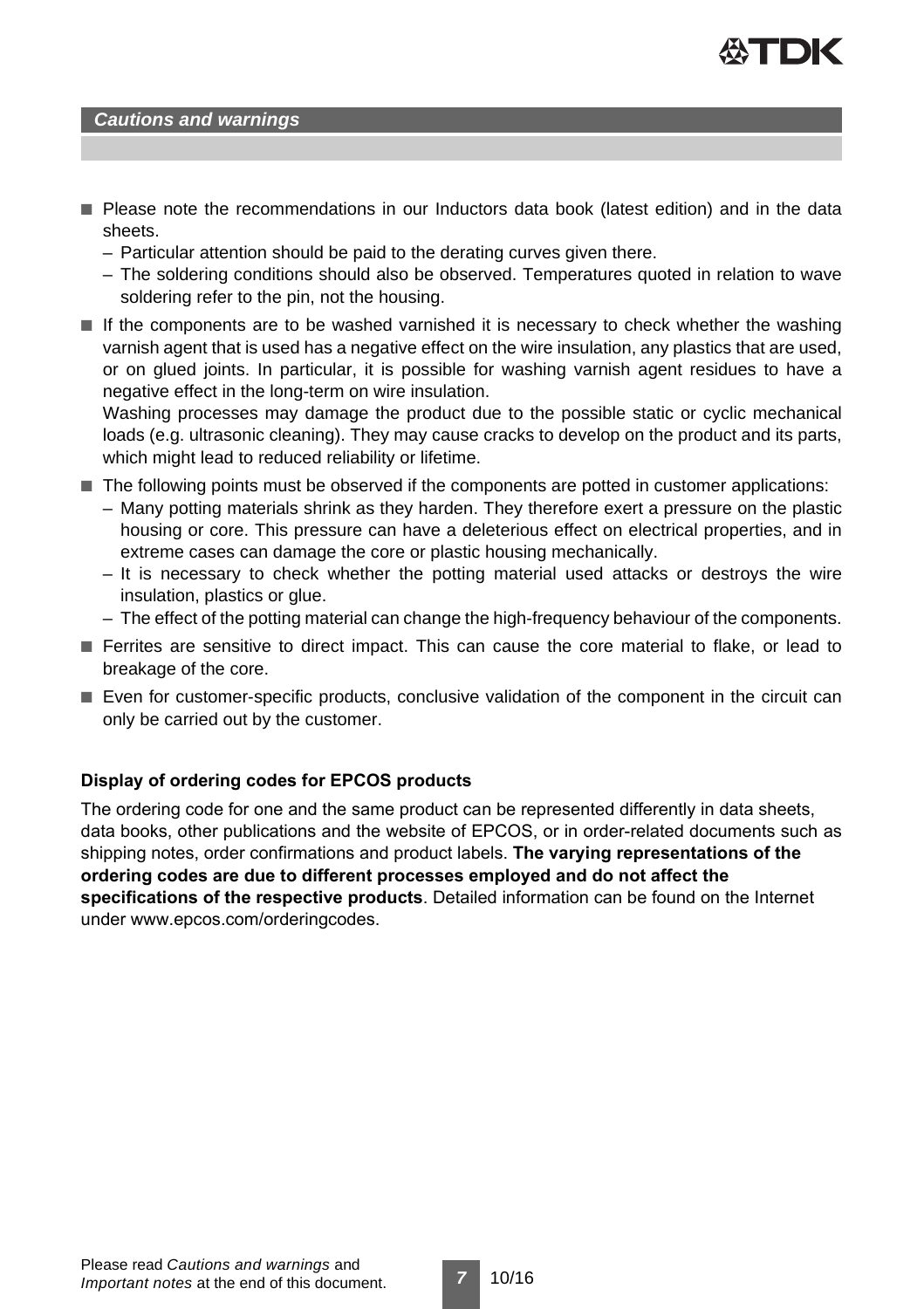

The following applies to all products named in this publication:

- 1. Some parts of this publication contain **statements about the suitability of our products for certain areas of application**. These statements are based on our knowledge of typical requirements that are often placed on our products in the areas of application concerned. We nevertheless expressly point out **that such statements cannot be regarded as binding statements about the suitability of our products for a particular customer application.** As a rule we are either unfamiliar with individual customer applications or less familiar with them than the customers themselves. For these reasons, it is always ultimately incumbent on the customer to check and decide whether a product with the properties described in the product specification is suitable for use in a particular customer application.
- 2. We also point out that **in individual cases, a malfunction of electronic components or failure before the end of their usual service life cannot be completely ruled out in the current state of the art, even if they are operated as specified.** In customer applications requiring a very high level of operational safety and especially in customer applications in which the malfunction or failure of an electronic component could endanger human life or health (e.g. in accident prevention or life-saving systems), it must therefore be ensured by means of suitable design of the customer application or other action taken by the customer (e.g. installation of protective circuitry or redundancy) that no injury or damage is sustained by third parties in the event of malfunction or failure of an electronic component.
- **3. The warnings, cautions and product-specific notes must be observed.**
- 4. In order to satisfy certain technical requirements, **some of the products described in this publication may contain substances subject to restrictions in certain jurisdictions (e.g. because they are classed as hazardous)**. Useful information on this will be found in our Material Data Sheets on the Internet (www.tdk-electronics.tdk.com/material). Should you have any more detailed questions, please contact our sales offices.
- 5. We constantly strive to improve our products. Consequently, **the products described in this publication may change from time to time**. The same is true of the corresponding product specifications. Please check therefore to what extent product descriptions and specifications contained in this publication are still applicable before or when you place an order.

We also **reserve the right to discontinue production and delivery of products**. Consequently, we cannot guarantee that all products named in this publication will always be available. The aforementioned does not apply in the case of individual agreements deviating from the foregoing for customer-specific products.

- **6.** Unless otherwise agreed in individual contracts, **all orders are subject to our General Terms and Conditions of Supply.**
- 7. **Our manufacturing sites serving the automotive business apply the IATF 16949 standard.** The IATF certifications confirm our compliance with requirements regarding the quality management system in the automotive industry. Referring to customer requirements and customer specific requirements ("CSR") TDK always has and will continue to have the policy of respecting individual agreements. Even if IATF 16949 may appear to support the acceptance of unilateral requirements, we hereby like to emphasize that **only requirements mutually agreed upon can and will be implemented in our Quality Management System.** For clarification purposes we like to point out that obligations from IATF 16949 shall only become legally binding if individually agreed upon.
- 8. The trade names EPCOS, CeraCharge, CeraDiode, CeraLink, CeraPad, CeraPlas, CSMP, CTVS, DeltaCap, DigiSiMic, ExoCore, FilterCap, FormFit, LeaXield, MiniBlue, MiniCell, MKD, MKK, MotorCap, PCC, PhaseCap, PhaseCube, PhaseMod, PhiCap, PowerHap, PQSine, PQvar, SIFERRIT, SIFI, SIKOREL, SilverCap, SIMDAD, SiMic, SIMID, SineFormer, SIOV, ThermoFuse, WindCap are **trademarks registered or pending** in Europe and in other countries. Further information will be found on the Internet at www.tdk-electronics.tdk.com/trademarks.

Release 2018-10

*8* 10/16